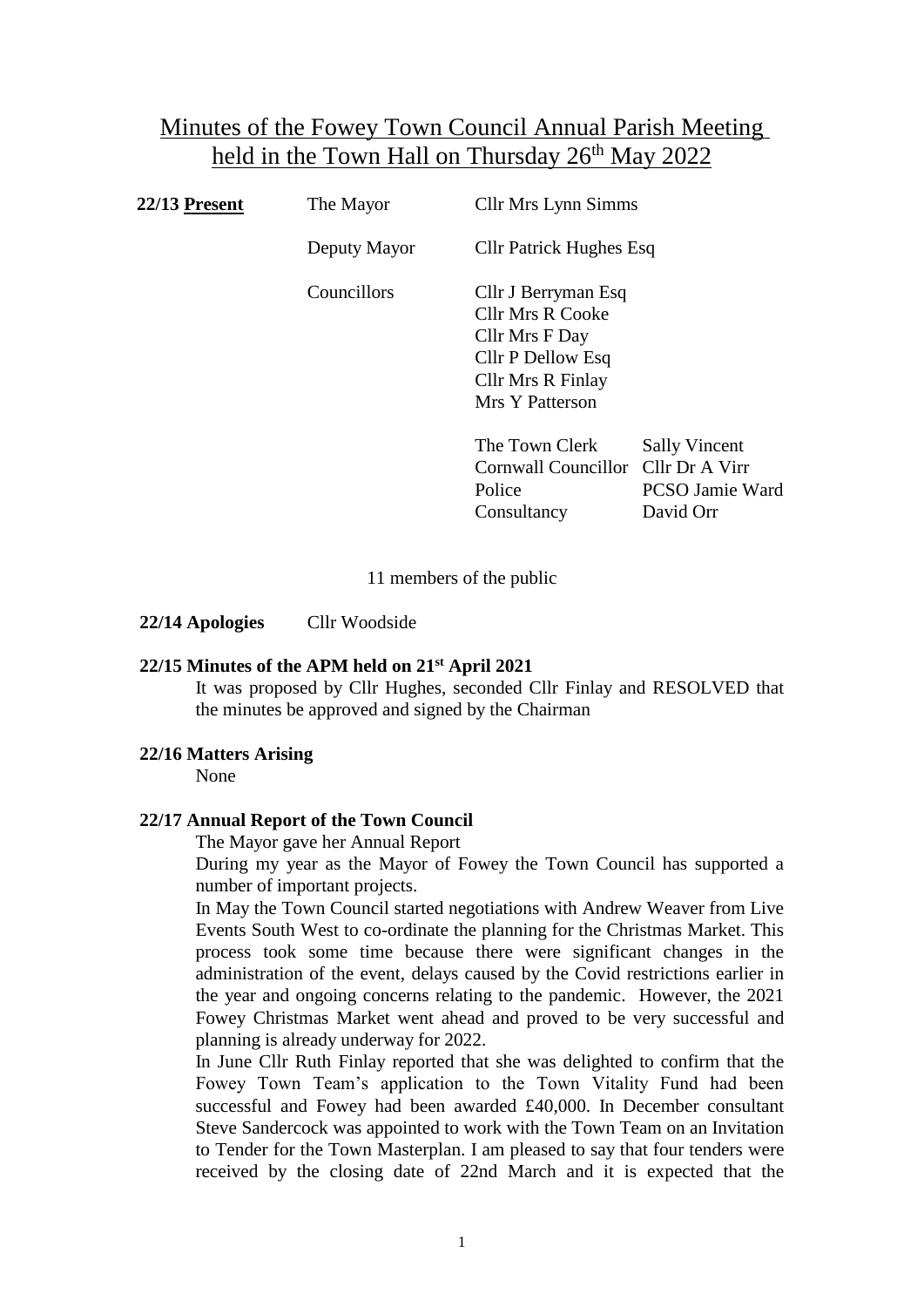successful company will present its regeneration plans to the Town Council in October. Members of the public are, of course, welcome to attend this meeting.

Plans are also progressing well for the refurbishment of Squires Field Pavilion as a Community Hub/Public IT facility/Council office/library. Many thanks to Cllr Andrew Dellow, who is project managing the build.

For some time now Fowey Town Council has been in discussion with Cormac about the commissioning of a feasibility study for the Trafalgar Square, Webb Street, Town Quay and Market Street permanent summer road closures. The summer road closures over the past two years, possible under Covid Regulations, have enabled the pubs, restaurants and cafes to provide outside eating areas which has improved the ambience of the town and proved very popular. This feasibility study has now been produced and after consultation we expect that it will be completed in time for the summer.

Two important resolutions were tabled and resolved in November 2021.

In response to the current Housing Emergency it was resolved that Fowey Town Council will lobby government to:

1. End the 'Right to Buy' scheme for people living in Council Housing.

2. Scrutinise the principles of Affordable Housing with a view to creating links to local earnings and local rental accommodation.

3. Prioritise new homes for people who were born and raised in Fowey or who have lived in Fowey for at least 10 years. Priority should also be given to key workers in the area.

4. Second Homes:

a. To allow a multiplier of council tax which is ring fenced for local housing association projects or community land trusts.

b. Scrutiny of the principle of registering houses as businesses

5. Additions to our housing stock should be delivered to high sustainable living standards and offered with secure and humane tenancy agreements.

If this situation remains unchecked, we fear the fracturing of our communities leading to long term social identity issues, workforce problems, loss of family support networks and empty homes bringing a loss of economic vitality and sustainability of our community. Fowey Town Council urges Cornwall Council to declare a Housing Emergency based on this statement.

It was also resolved that 'Fowey Town Council recognises that climate change is already impacting on our environment. As a result of human activity the world is subject to more extreme temperatures, threats to wildlife and a loss of food sources. Carbon emissions need to be drastically reduced if we are to escape the worst effects of global warming. Whilst the whole world needs to take action, it is important that organisations, businesses and individuals in Cornwall initiate lifestyle changes which can reduce CO2 emissions. In order to focus our actions on climate change Fowey Town Council is declaring a Climate Emergency. This means in the first instance that we will continue to develop our Environmental Growth Plan, ensure that we support community groups engaging in activities that benefit the environment and ecology and provide information to the public about reducing CO2 emissions.'

Fowey Town Council has initiated a working group to plan for the Queens Platinum Jubilee Celebrations. Myself, Cllr Frances Day and Cllr Yvette Patterson are part of this group, which includes Scarlett Hughes, Fiona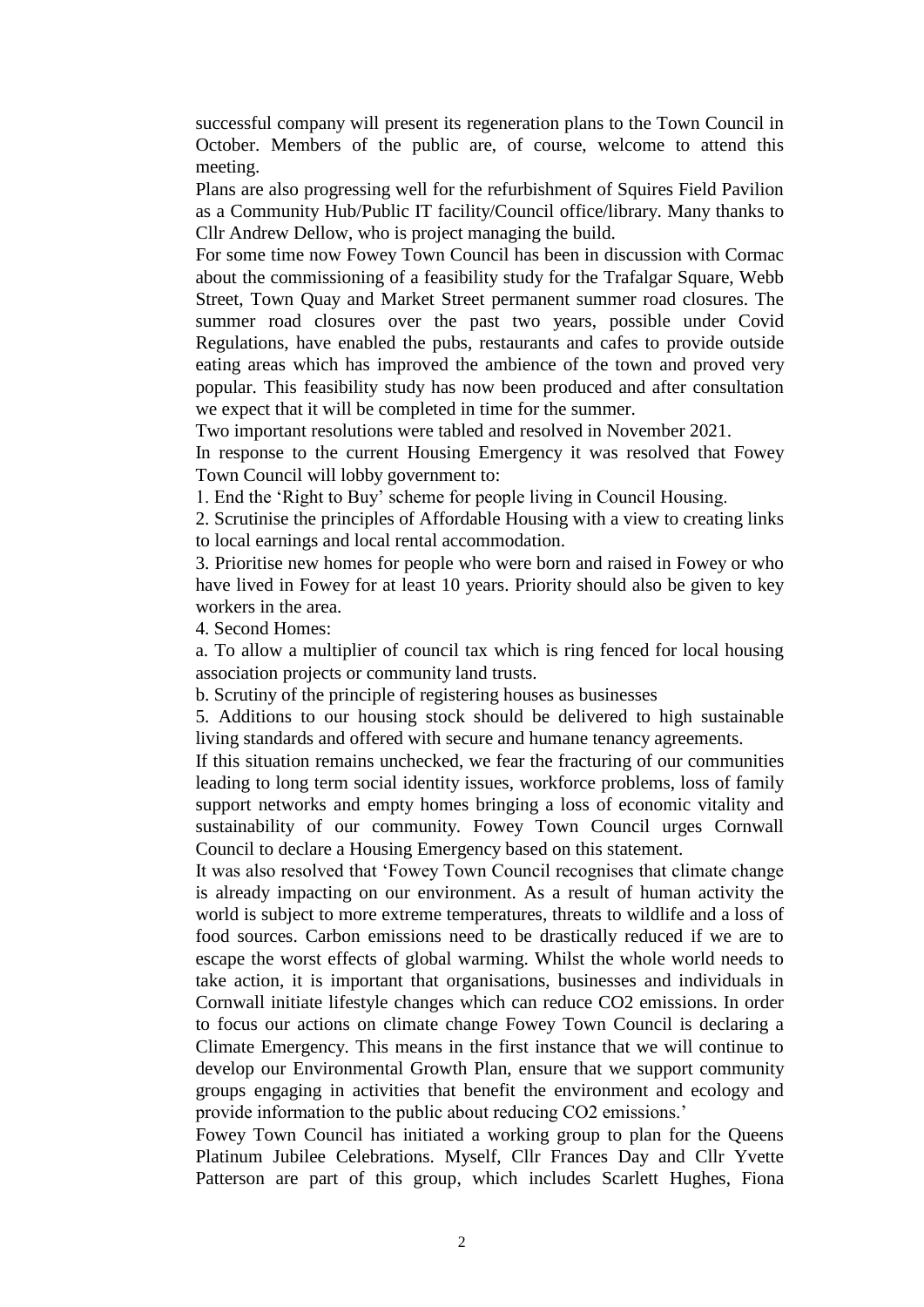Hughes, Lucy Daniel ( Fowey Chamber of Commerce), Melissa Hartwell (Fowey Forum), Vicky Canavan (Squires Field Community Centre) and Victoria Clark (Readymoney Beach Shop). Arrangements are being made to provide events every day of the Jubilee weekend from  $2<sup>nd</sup>$  to the  $5<sup>th</sup>$  of June. Details will be published in the May edition of the Fowey News.

# **22/18 Annual Report of the Planning Committee**

Cllr Finlay gave her Annual Report.

Looking back at the work of the Planning Committee, over the past year from April 2021 when we were still in lockdown and meetings were by Zoom, like many people nationally, who were still able to work, were working from home. As restrictions were lifted, the UK housing market underwent a boom in sales. Thanks to initiatives such as the Stamp Duty holiday, sales per month and house prices started rising quickly and reached highs above pre-Covid levels.

The impact on holiday destinations, such as Cornwall was overwhelming and led Cornwall Council to draw up a £300 million action plan to tackle the housing crisis in Cornwall. The pandemic has brought about extraordinary circumstances and pressures, with this boom in house prices and the demand for holiday accommodation causing a significant and sudden reduction in the availability of homes to rent and a matched sudden escalation in rental costs. Private landlords have been moving away from long term letting and instead moving towards the short term holiday market. Together with the shift to working from home and moving into areas like Cornwall, this has put an unprecedented amount of pressure on the amount of open market housing available to rent or buy; which of course has been reflected in the housing market and subsequent planning applications in Fowey.

So how are we as a small Town Council and Planning committee dealing with these challenges? I believe we try to be fair and treat every application equally, reviewing it within the framework of Planning Legislation as laid out by central government, the Cornwall Local Plan and our own Fowey Neighbourhood Development Plan. However, we are seeing many more applications; for example complete demolition and rebuilding which of course is helped by the fact that a new dwelling benefits from 0% VAT while renovation and extension work is usually standard rate of 20% VAT. This demolition not only is very inconvenient to neighbours, it is environmentally unsustainable and also changing the appearance of parts of our town.

The Planning Committee has also had some extremely large and complex applications such as the Fowey Hall Hotel development, and having to juggle the difficult requirements of supporting businesses such as hospitality while monitoring the impact of development on our precious Area of Outstanding Beauty status.

There have also been some unfortunate misunderstandings this year about the role of planning in our parish – Cornwall Council is the statutory body who can pass or reject planning applications. Once a planning application has been registered, letters will be sent to immediate neighbours. An immediate neighbour is someone whose property adjoins the proposed site. Not someone who lives up the road or opposite. These letters will notify the neighbour of the proposed planning works. If you are a neighbour, the letter will inform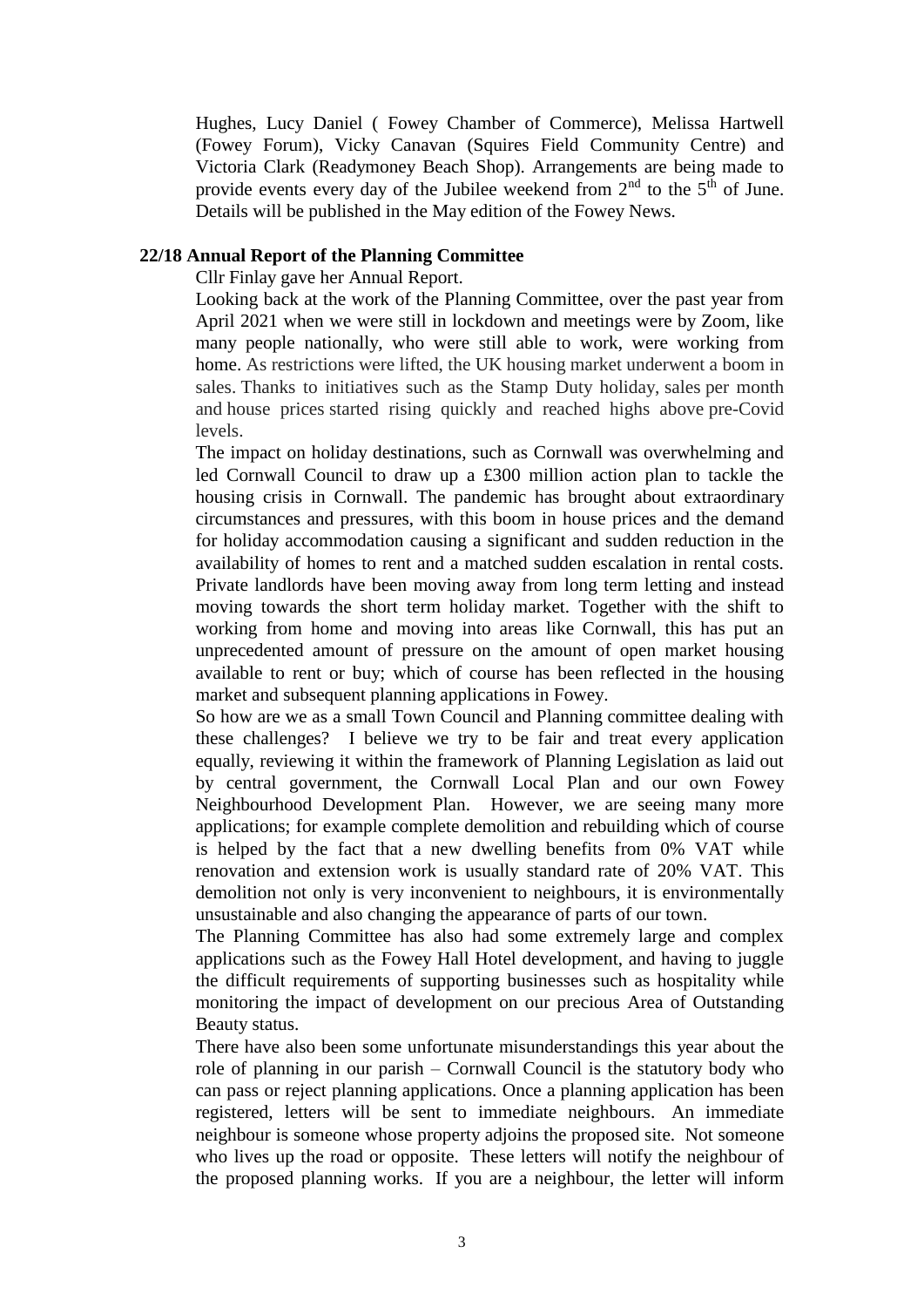you how to provide comments. It will let you know that you have 21 days to comment.

So whilst Fowey Town Council is not the ultimate decision maker in planning matters, we take our role seriously as we are a significant Consultee who represents the Town's residents and businesses, however Cornwall Council have the final say.

Finally, I would like to thank the committee members for their hard work over the past year, firstly under the constraints of meetings by Zoom and the sheer number of applications which can take days to read through, onsite visits, discussions with planners etc. which we have had to deal with this year.

## **22/19 Annual Report of the Environment Committee**

The Mayor gave her Annual Report

This has been a busy year for the Environment Committee.

In June it became obvious that the toddler Multi Play Unit at Squires Field playground needed to be replaced and the committee felt that it was vital that this was achieved. After lengthy research by Cllr Rhianna Cooke it was decided that the quotation of £7,986.00, plus vat for the Rhino play unit should be accepted. It was resolved to ask Full Council if they would approve an extra expenditure of up to £2,500 for this unit to be purchased and installed. At the November Finance Meeting Cllr Cooke was successful in requesting that the Committee allocate an additional £2,386.00 for the installation of the Rhino play unit and £390.00 for the removal of the old equipment. I am very pleased to say that the Rhino MPU was installed in January and I want to congratulate Cllr Cooke for her hard work in co-ordinating this project.

As part of its Environmental Growth Plan the Committee resolved to purchase 250g of wild flower seeds, to be scattered in the allotment orchard area to create a wild flower meadow. This will greatly enhance the biodiversity of the area and it will look wonderful. As this expenditure was funded by the people of Fowey, it was suggested that open days might be held at the allotments in the future for people to enjoy the orchard and the meadow.

Paul Finlay who tends the orchard is also cultivating Monterey Pine saplings to plant in the town to replace the old trees as they die.

The Committee also agreed to recommend a proposal that Fowey Town Council declare a Climate Emergency and this resolution was made and resolved at the November Council Meeting. On the 27th November the committee organized a successful Climate Action event at the Town Hall. This was supported by Claire Hoddinott, the Environmental Officer for the Fowey Harbour Commission, Margaret Gardener from the Friends of Fowey Estuary, Lucy Daniel from Plastic Free Fowey and the South West Coastal Path Association, Tim Caulfield and members of Edible Fowey and pupils from Fowey River Academy. Thanks go to Cllr's Ruth Finlay and Yvette Patterson for helping to run this event. We intend that this group collaborate again in the future.

The Queen's Platinum Jubilee Celebrations are well underway. Cllr Frances Day has organised for wild flower seeds in red, white and blue to be planted along the entrance road to Fowey, near the Tristan Stone. They will soon be in bloom. In addition, she is arranging for a number of trees to be planted at Squires Field as part of the Queen's Green Canopy.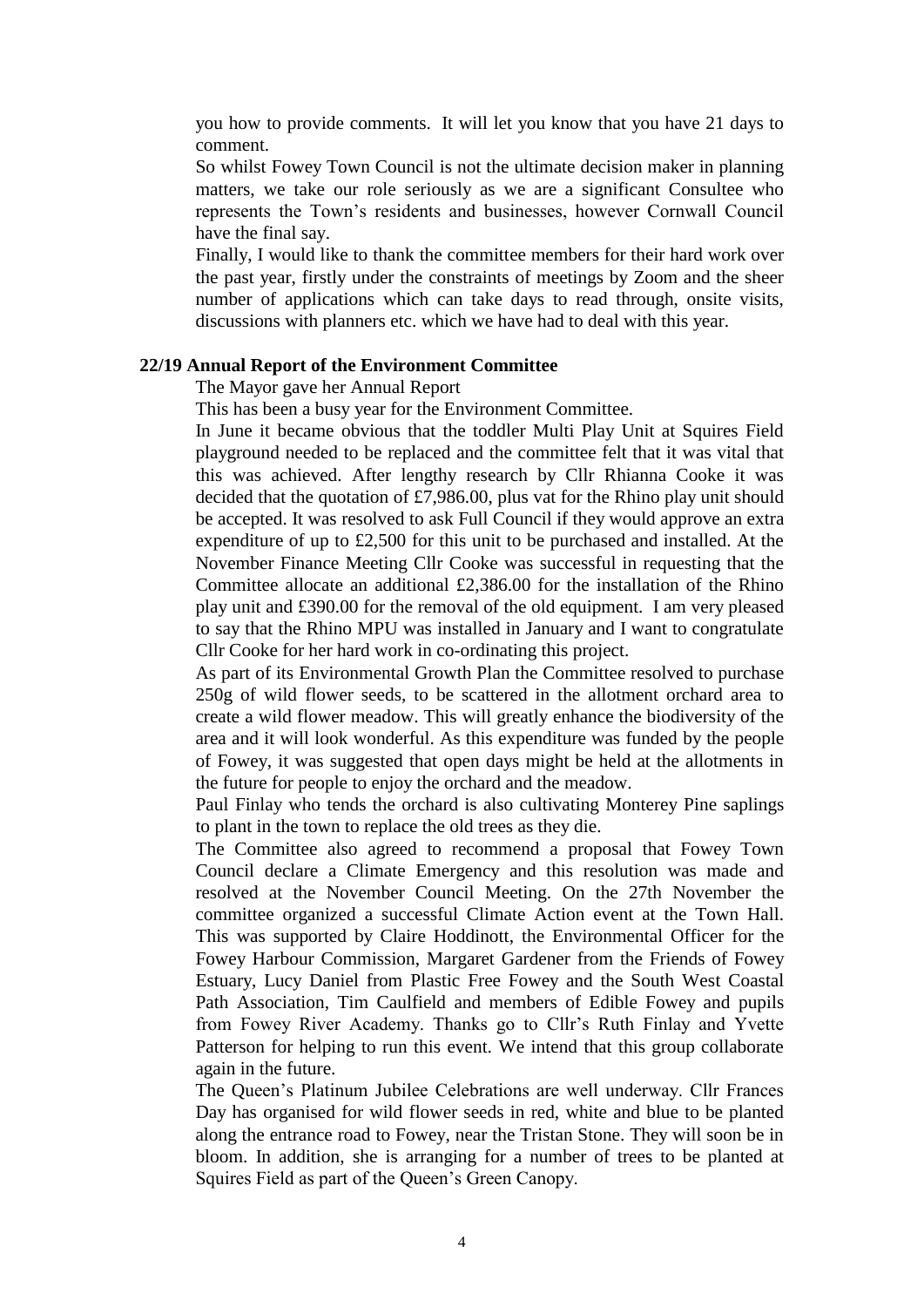Over the past few years we have been trying to find a suitable site for the Rachel Sculpture, which was commissioned by Richard Ryan and will be created by the well-known sculptor John Doubleday. Fowey Town Council is keen to site the Rachel Sculpture and is confident that it will be an asset for the town. Initially the sculpture was going to be sited at the Lime Kiln garden but because of structural issues the site was found to be unsuitable. At our February meeting we considered the possibility of the sculpture being sited at the Old Grammar School Garden, but it was decided that in its present form the sculpture was too large for the site. However, I am pleased to say that Richard Ryan and John Doubleday are willing to make adjustments to the design of the sculpture which might make it possible for it to be sited in the top section of the garden.

#### **22/20 Annual Financial Report**

Cllr Berryman gave his Annual Report

As a Council we are always trying to improve the town and this, I'm afraid, costs so we have had to increase the precept for 2022/2023 by 5%, which in the light of other recent price rises seems modest. We are very fortunate that the assets we have managed to recover from Cornwall Council over the years are now earning the Council in the region of £77,000.00 per year, which is a direct saving on the precept. We have requested that Windmill is the next asset devolved to the town as, although it will not generate any income, we are well aware of the area's importance to the community.

The development of the pavilion at Squires Field is another project and will be a great asset for the community. The vision is that it will house publicly accessible IT facilities, a library, a small meeting space with a kitchen and an FTC office base. We are extremely grateful to the anonymous member of the community who donated a significant amount of money to enable this scheme to get off the ground. The work is being project managed by Cllr Andrew Dellow and his expertise in this field is a great benefit to FTC. I hope that by the time this report is published we will be going out to tender for the work.

When monies become available improvements are planned for the play area at Squires Field. Cllr Rhianna Cooke is actively working on this and has already secured a new MUGA for the younger children.

The very popular concept of restaurant seating on the Town Quay will be repeated again this summer, along with the closing of Trafalgar Square, Webb Street, Market Street and the quay itself. The income from this will help towards financing the ongoing improvements to the Town Hall, which have been exacerbated by the granting of a Civil Ceremonies Licence for the Hall. Many people would like to get married in Fowey but have a limited budget so we hope this initiative will be a great success.

Another significant piece of work at the moment is the creation of a Fowey Town Masterplan. FTC, led by Cllr Ruth Finlay, applied for Vitality Funding and we were very fortunate to secure £40,000, given that other successful applicants are much larger towns like Falmouth and Newquay. This money basically pays for consultants/town planners/urban designers/architects to create designs to regenerate the town centre, with a particular focus on Town Quay, Albert Quay, Caffa Mill and Whitehouse. The work went out to tender and the Town Team (FTC, Fowey CIC, Fowey Forum, Fowey Harbour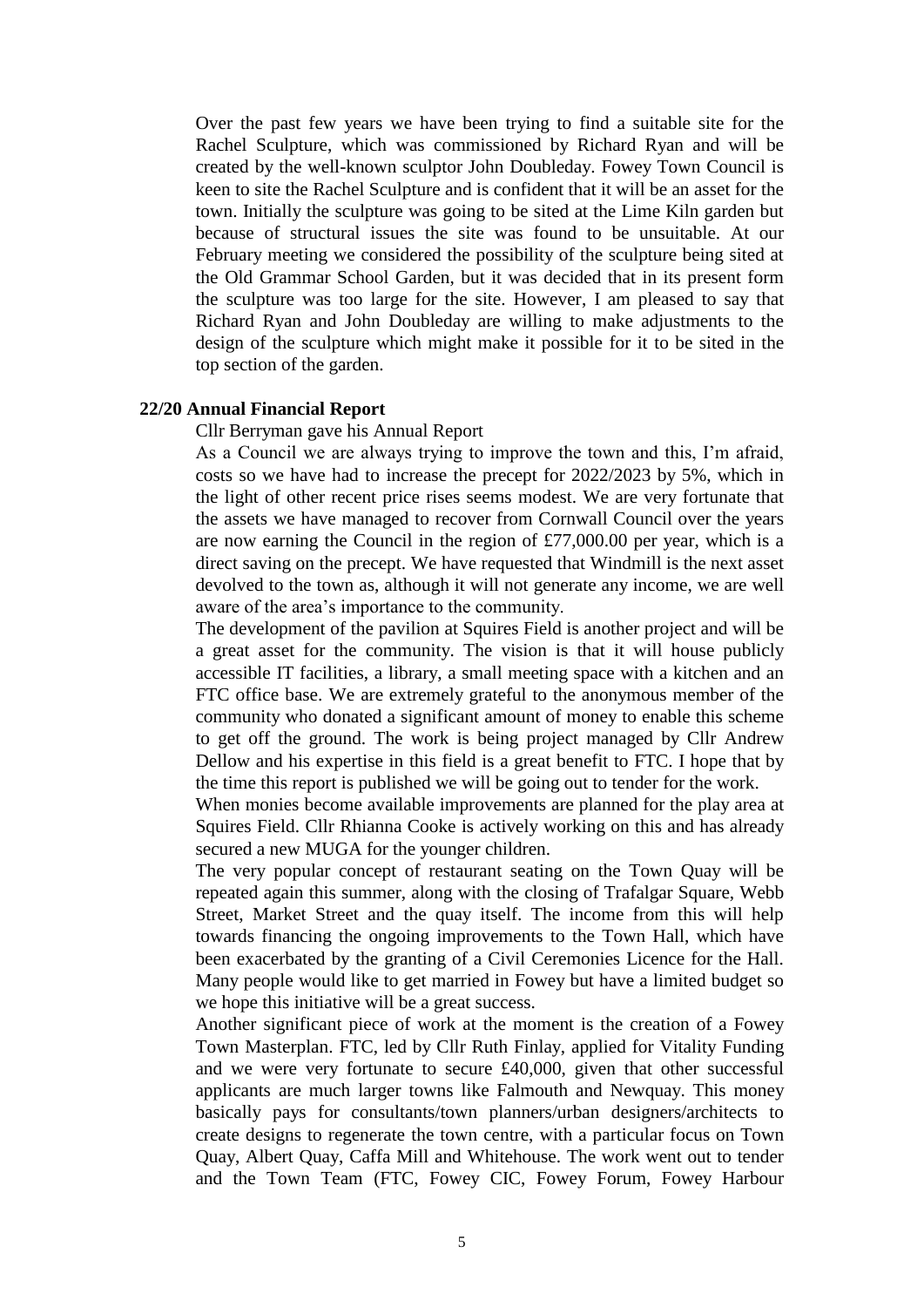Commissioners, Cornwall Cllr Andy Virr) has identified the successful bidder, David Orr Consultancy, who will deliver the final designs in October 2022. Throughout the process the public will be encouraged to share their thoughts on all aspects of the Plan.

In conclusion, we have all been busy and it will not stop. Fowey is a wonderful place to be but very demanding on volunteer Councillors. I would like to thank all the members of the Finance Committee for their commitment during a year that turned out to be somewhat different from the one budgeted for.

#### **22/21 Annual Report of the Town Hall & Quay Committee**

Cllr Hughes gave his Annual Report

The highlight of the year has been our first Wedding. Samantha and Peter were married in the Town Hall in March with bridesmaids Viv and Emme and best man Jason Penprase. The Town Hall looked amazing, having been decorated by the bride and her sisters. Our fabulous Town Crier announced the wedding beforehand and performed a 'cry' in Trafalgar Square afterwards, then led everyone to a reception at Gallants.

We've talked about doing weddings for many years, so it's great to finally have this in place. Special thanks to Kathryn Oram of the Cornwall Registration Service who was very helpful with supporting the planning team through the process. Kathryn was very supportive of the Town Hall as a venue and thinks it will really add to the options for people looking for ceremonies in Cornwall. There are lots of barns and country houses available; however not many places in the heart of a town, especially one as lovely as Fowey.

James Dowrick has installed new lighting in the Town Hall and Restormel Decorators have painted throughout. We have had the Quay railings repainted and Zac Harris has redesigned and replanted the flowers on the Quay. James D is also repairing the festoon lighting. Unfortunately, we are concerned that the bunting may have caused extra damage to the lighting during high winds. The bunting will therefore be renewed in a different format this year.

We had a cake and tea fundraiser for Ukraine on the Town Hall in April. It was great to see so many people and the Town Hall busy again, especially being enjoyed whilst also raising money for such a critical cause. Just over £1,200 was raised for the Disasters Emergency Committee.

We would still like to obtain disabled access into the Town Hall and reconfigure the space above the museum, however, have not progressed this so far. Holding weddings and other ceremonies will bring in revenue, enabling the Town Hall Committee to be more confident in a few years' time of exactly how much we can invest to do further work. Use of the Town Hall had declined by 50% prior to the pandemic and we are hopeful to return to prior usage levels, hopefully beyond what it used to be. This year, the council is also managing the building project in the pavilion at Squires field. It is therefore sensible to complete this first and review expenditure thereafter.

Cllr Lynn Simms, our Mayor, organised a Climate Action Event at the Christmas Market. Claire Hoddinot from Fowey Harbour Commission, Margaret Gardener from Friends of Fowey Estuary, Lucy Daniel from Plastic Free Fowey and Tim Caulfield from Edible Fowey all presented information. Students from Fowey River Academy submitted Environmental Research Projects and Art works exploring ideas about positive changes which could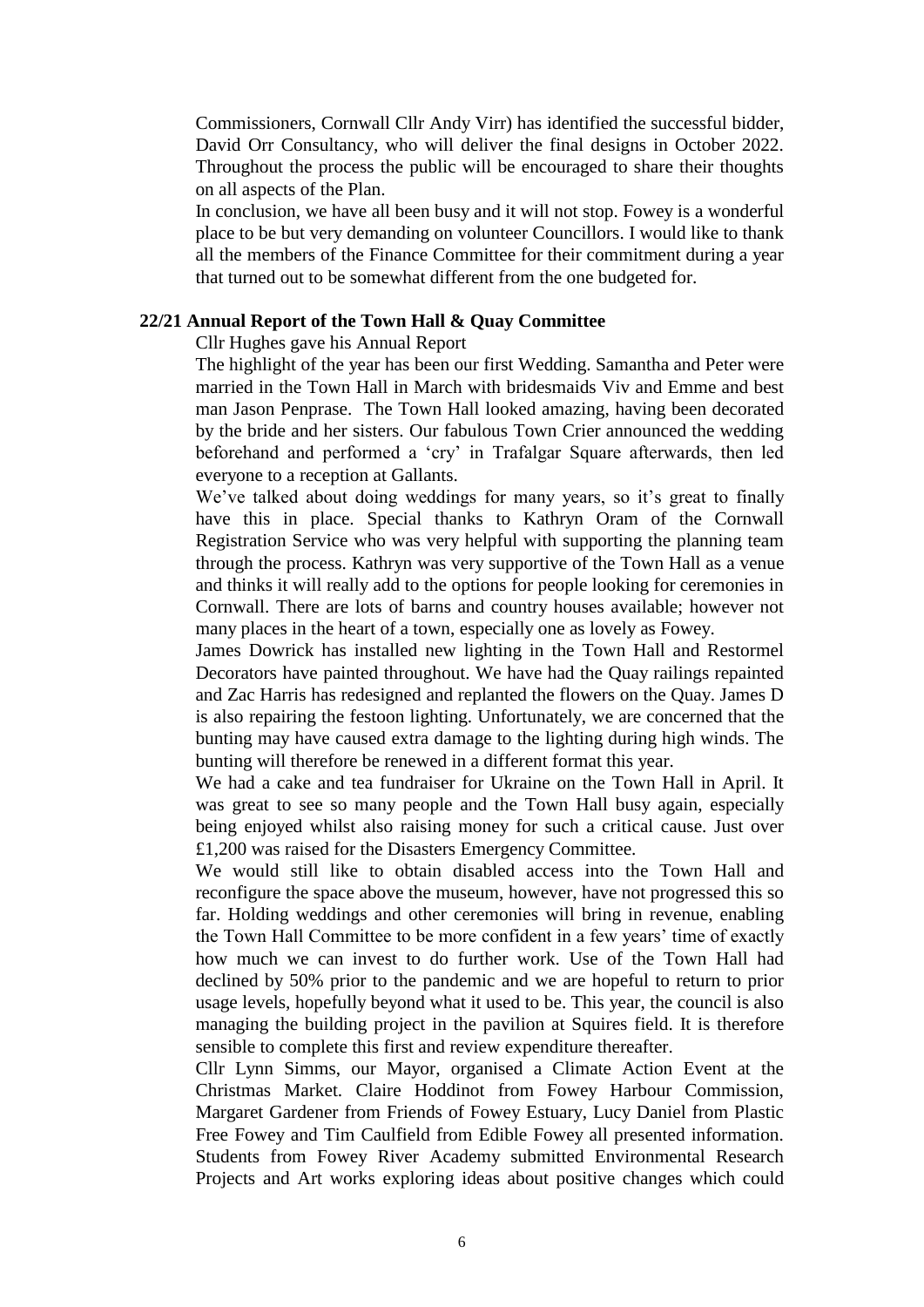protect the environment.

With the Christmas market in 2022 in the Hall we will focus on stalls for high quality, locally produced artwork and artisan products, our aim being to complement the main market tents and provide stalls to small, local producers who realistically would not be able to rent a stall profitably in the main market. All in all, it has been a great year for the Town Hall, and we look forward to seeing many more exciting events.

## **22/22 Annual Report of the Cornwall Councillor**

Cllr Virr gave his Annual Report

Network Highway Schemes Following concerns raised regarding parking on Hanson Drive, a proposal has been sent to Highways for an all-year round parking restriction. The Highways scheme is open for further suggestions from residents and town councillors.

Traffic Reduction Through Town The designation of Access Only down Lostwithiel Street has made some impact in reducing traffic through town. This is a welcome improvement for pedestrians in town.

Fowey Regeneration I am very much looking forward to the outcome of the Town Regeneration design work. The funding we won for this project has allowed this to happen and hopes to improve some of the town areas for pedestrians, outdoor dining and reducing the impact of traffic.

Covid 19 The pandemic has once again significantly impacted on the life of Fowey. School has been disrupted, businesses have been stretched and tragically lives have been lost. Thankfully rates are now dropping, and life is returning back to normal.

Devolution The Waterside assets are shortly to be devolved to the Harbour Master. I have every confidence in the Harbour team to vastly improve areas such as Caffa Mill and look forward to seeing the Whitehouse Pool being repaired and brought back into use.

Events It was good to see the return of Fowey Regatta and the Christmas Market. Thanks to all the volunteers and local businesses that support and make a success of these events.

Town Council Many thanks for all the hard work of the Town Councillors in supporting our town. Much appreciated.

# **22/22 Annual Reports from FTC Representatives on Other Bodies** None

## **22/23 Annual Police Report**

PCSO Ward gave an update on the changes to the Neighbourhood Policing Team and supplied the Annual Crime statistics (attached at appendix 1)

# **22/24 Presentation David Orr Consultancy**

David Orr gave a comprehensive presentation on the structure behind the consultation on the Fowey Town Masterplan and the scope of his brief from the Fowey Town Team. Whilst the exercise was a way of obtaining the views of the public at this stage, the town would be in a strong position to apply for funding for some or all of the proposals in the future as and when opportunities arise. He confirmed that the proposals in the Plan would be